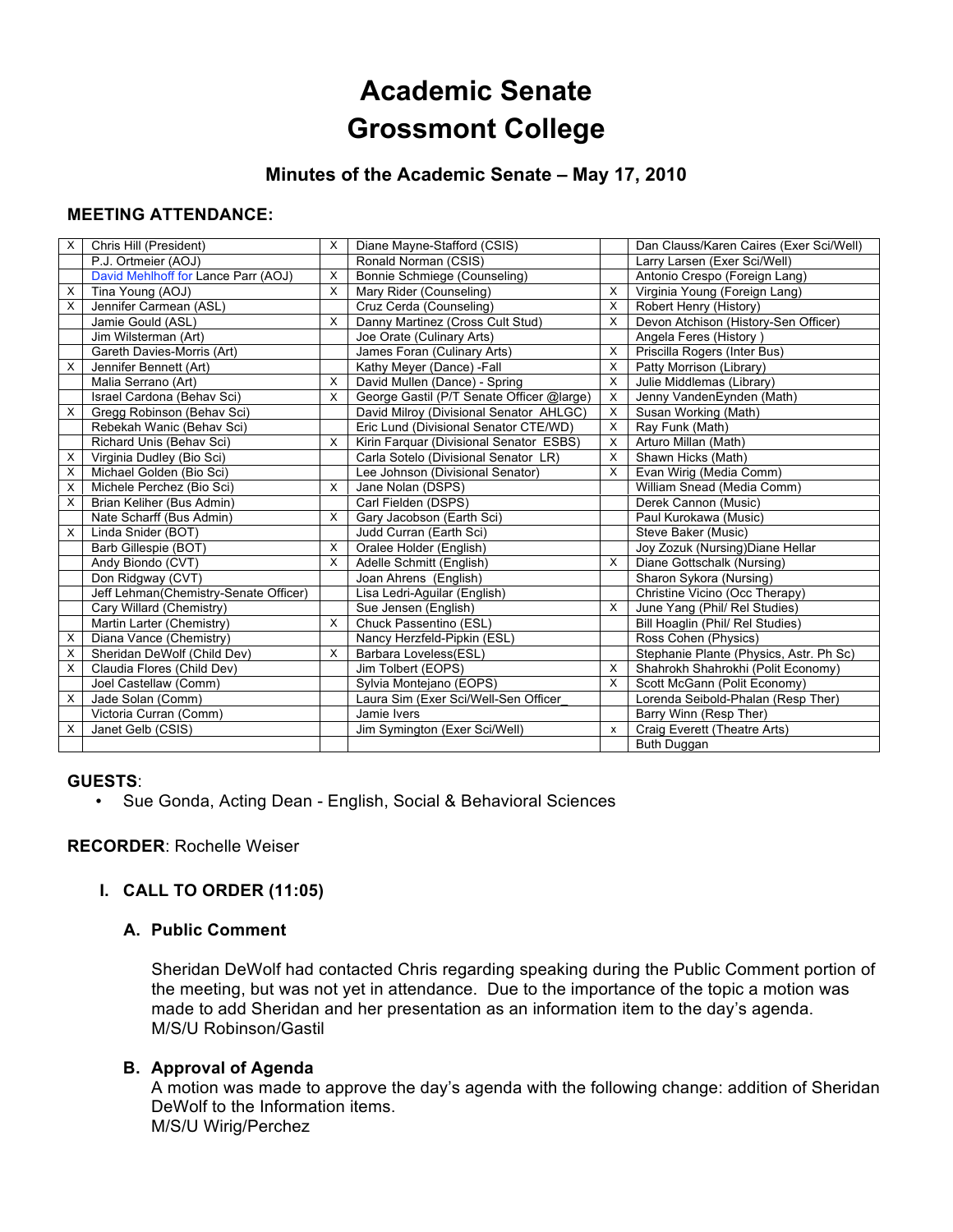## **C. Approval of Minutes from May 3, 2010**

A motion was made to approve the minutes from May 3, 2010. M/S/U Atchison/Bennett

#### **II. PRESIDENT'S REPORT**

#### **A. Announcements**

Chris began by reporting changes the Commencement Committee would like to make to the Commencement ceremony. The committee would like to have the faculty members participating in Commencement to line the walk way of the recession to the reception area; this will allow students to greet the faculty as well as direct students to the reception area. All agreed that this should be fine.

#### **B. Part-time Faculty Committee Recognition**

Chris reviewed the composition of the Part-time Faculty Committee and then introduced George Gastil, Committee chair and Part-Time Senate Officer-at-Large. George noted he would like to honor the members of the committee for their service. George announced elections would take place during the fall flex week at the department meetings and asked the senators to please encourage Part-time faculty to participate. George then presented the committee members present with a certificate in recognition of their service. George noted he hoped he would continue to see Part-time faculty participation in the Academic Senate grow.

Chris noted that the elections would take place in the fall at the Division meetings and that the members elected would not only serve on the Academic Senate Part-Time Issues Committee but would also serve as Part-Time senators as well.

Chris also wanted to recognize Beth Smith would be finishing her time as Tenure Review Coordinator and Linda Snider has been appointed to the position. Chris also thanked Jennifer Bennett for her service as a temporary Senate Officer and presented her with a certificate of recognition.

Chris announced Lorenda Seibold-Phalan was recovering well from her surgery. She wanted Chris to extend her thanks for all the support she has received at GC. Chris noted Lorenda will continue her efforts to build a support network for those affected by cancer on campus.

Chris then presented an overview of the recent District Services reorganization. Chris reviewed some of the reasons for the reorganization; to refocus on services and accountability, reduce senior management and streamline the operations, generate a budget savings, improve service to employees, and improve the information available to employees. Chris noted that the restructure would save the District around \$500,000.00.

#### **C. Planning and Resources Council Update-Shirley Pereira**

Shirley reported on the Governor's revised May budget; there is still a \$19.1 billion shortfall, federal funds for CA did not materialize, and the Cal Works program is due to be cut. Shirley noted the Governor is proposing a 2.2% enrollment growth; but at this time GC is still over CAP and will still have to cut classes in the fall. Shirley reported that the Planning and Resources Council is being very conservative with the budget. She also noted that currently there is a hiring freeze at the District and both campuses reporting on the current vacancies and the positions to be filled (4 classified positions and 6 supervisory positions). She noted the positions to be filled were critical needs related to accreditation or health and safety issues. She reported that the Council had once again set aside \$300,000.00 for strategic planning activities for next year. It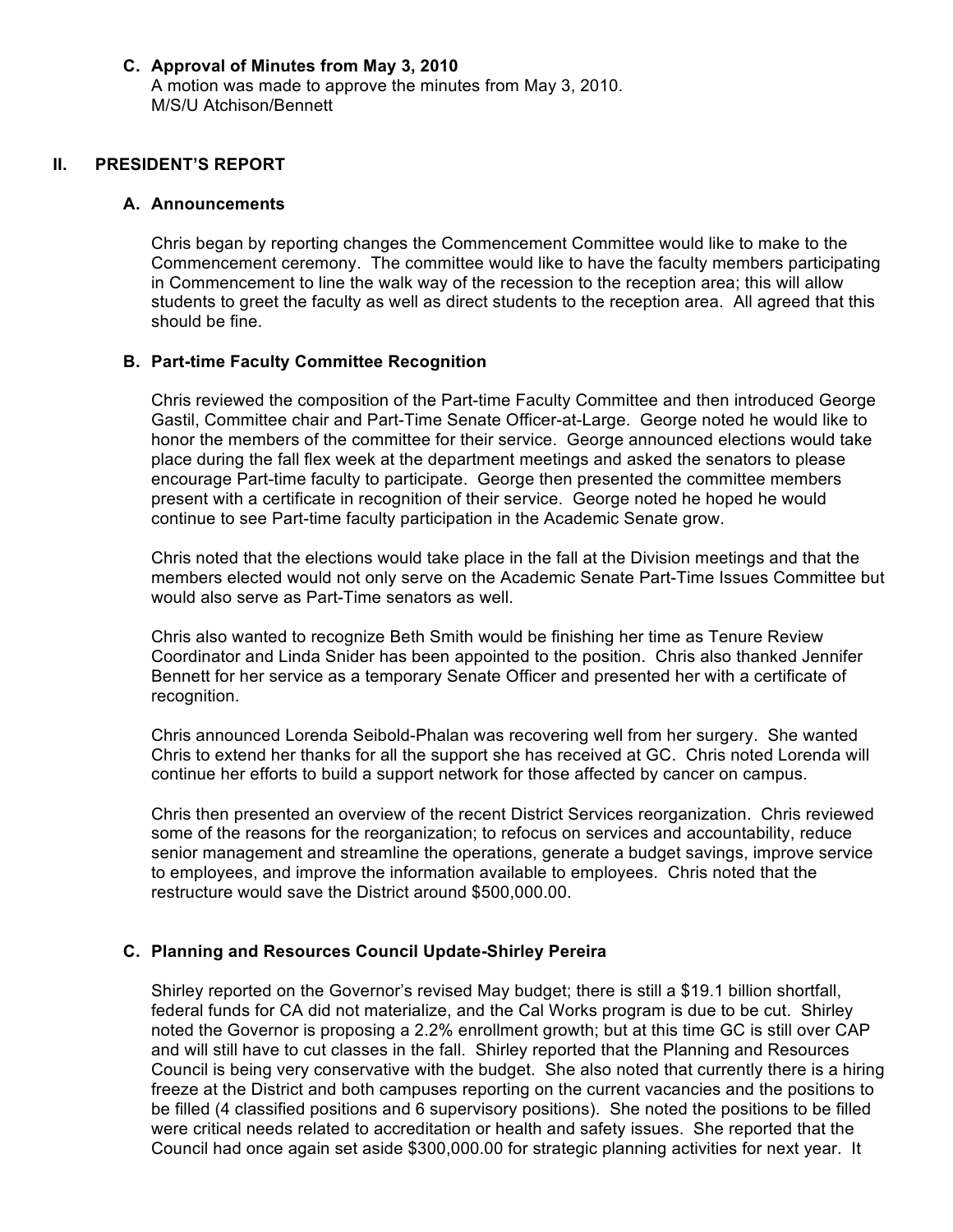was agreed that all would like to have the budget information available on the intranet. Some discussion followed regarding the upcoming items on the June and November ballots that will impact the colleges. It was noted that the numbers presented were informational and that the budget situation is constantly changing. Shirley reported that a survey would be sent to faculty for their input on how they feel the budget and planning process is going and she noted the Council would like input.

## **III. COMMITTEE REPORTS**

Chris noted that the committee reports would be given out of the order on the Agenda due to senators' availability.

## **A. Faculty Professional Development Committee**

No report given due to time constraints.

## **B. Technology for Teaching and Learning/ DE Subcommittee-Angela Feres, Janet Gelb**

Chris noted Angela was unable to attend the meeting, so TTLC would report in the fall, but Janet was in attendance and would give the DE Subcommittee report. Janet noted that the subcommittee was late in getting started and had only met in the last couple of weeks. She reported the committee was made up of members of the TTLC committee, faculty that were teaching online courses, and anyone interested in teaching online courses. One item the committee dealt with was the certification of online instructors, the other was the upcoming update to BlackBoard 9. Janet encouraged senators to attend the Blackboard 9 workshops, as the current program and Blackboard 9 are quite different. Janet noted that Blackboard 8 would be shut down on June 3 for the update to Blackboard 9 and that the system may be down for 72 hours. She encouraged faculty to have a backup of their "container" as well as the semester grades saved. She noted that in the fall TTLC and the DE subcommittee hoped to have available a "virtual community" that would allow input from DE instructors and faculty members interested in technology. Janet reported some of the upcoming projects for TTLC; survey/suggestions for the training CATL offers, training on website content and 508 compliance, and a new online product "Elluminate" that would allow online office hours for faculty and students to be able to chat.

## **C. Curriculum Committee-Sue Gonda**

Sue began by reporting that the committee had decided that Student Services would house, update, and maintain the new General Studies and Universities Studies Degrees. Sue reported Student Services would be working on the procedures and guidelines for doing so and would report to the Curriculum Committee. Sue noted another important issue the committee dealt with was the new coding for Basic Skills courses. Sue explained prior to the new coding system there was no way to track how basic skills students where improving; traditional methods of tracking a college's success was in the number of students it graduated. The coding process allows a college to track basic skills students from their entry level skills and follow them through to college level coursework; giving the college a way to gauge their success. Sue then reported several courses were presented to the committee for approval to be taught as distance education courses (some mentioned were biology, child development, CSIS, VOP, philosophy, and respiratory therapy). Sue noted that Distance education is affecting courses campus wide as a wide variety of courses were approved. She also noted that the State is changing the process colleges go through to set up prerequisites, allowing for the use of content review to establish cross-disciplinary prerequisites. Sue reported that once the process is implemented at the State there would be discussions college-wide regarding pre-requisites and what changes to make.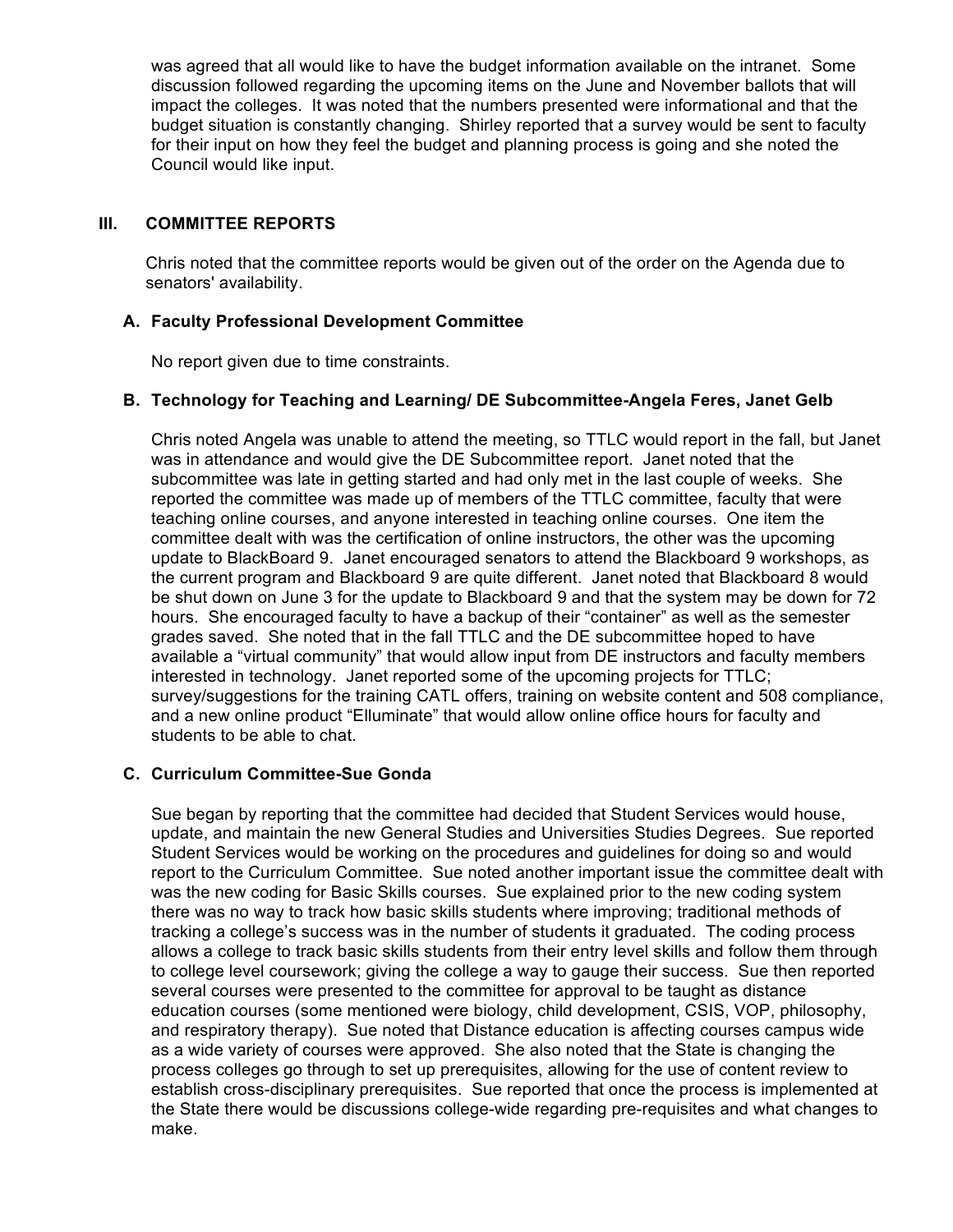## **D. General Education (GE) Task Force-Jeff Lehman**

Jeff began by reporting the task force had met 5-6 times and had started off their work by reviewing the Grossmont GE package as relative to other colleges. He explained that the Diversity Subcommittee had done a presentation for the task force regarding including a diversity component in the GE package. Another area the task force looked at was Information Competency, its impact on higher learning and the possible inclusion in the GE Package. Jeff reported that the task force would like to see GC develop a philosophy regarding what General Education is; then work towards what should be included in the GE Package. It was noted that a GE philosophy that was simple and agreed upon would be a great tool for counseling to use when guiding students in the need to take general education courses.

## **ACTION ITEMS**

## **A. Accreditation Mid-Term Report (www.grossmont.edu/intranet)**

Chris began by thanking those that participated in reviewing the Mid-Term Report and giving their input. Chris noted that all but one of the Recommendations had been covered in previous Follow-up Reports. She then reviewed Recommendation #4 and Grossmont College's (GC) responses. Chris then asked for a motion to endorse the Accreditation Mid-Term Report.

M/S/U Gastil/DeWolf

## **B. BP/AP 4300-Instructional Field Trips and Other Student Travel**

Chris began by reviewing BP/AP 4300; Chris explained that the BP had always been in place, but did not deal with "other" student travel i.e. travel for award ceremonies, student government, etc…and that the changes made to the Board Policy would now cover those areas. The Administrative Procedure then listed the various documents/release forms that were to be used and the procedures that needed to be completed prior to students traveling. Chris noted that concerns had been raised regarding the various forms and documents and the legal liability/responsibility of faculty. Chris then explained that in further reviewing the AP that perhaps the procedures and guidelines for faculty should not be addressed in the AP but in the faculty handbook. Discussion then followed regarding instructor liability and areas that do not appear to be addressed in any of the documents; many concerns were raised regarding legal questions that need to be answered regarding faculty liability. It was noted that the current release/liability forms had been through the GC legal department review and had been in use at GC for many years. If questions remained then a discussion needed to take place; but in the meantime the current forms were in place and did not affect the BP and AP, which reflected current practice. Much discussion followed regarding the liability concern; the meeting was then interrupted by the fire alarm and the meeting was adjourned. Discussion on this topic will resume in the fall.

## **C. Distinguished Faculty Process**

There was no time to cover this item due to time constraints.

## **IV. INFORMATION ITEMS**

## **A. Sheridan DeWolf**

There was no time to cover this item due to time constraints.